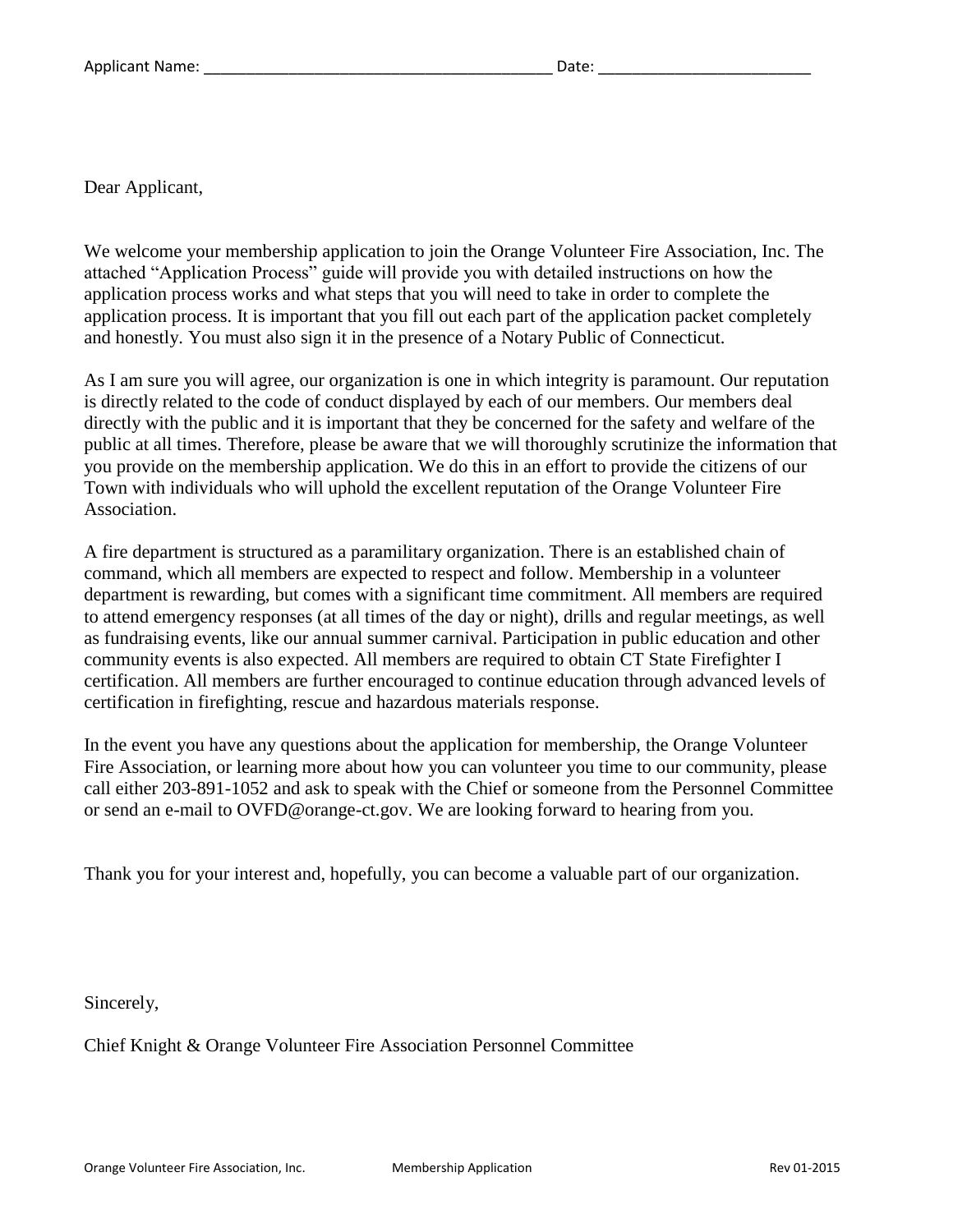# **APPLICATION PROCESS**

#### 1. **Contents of Packet**

The membership application packet contains the following forms that must be completed:

- a. Volunteer Firefighter Membership Application
- b. State of Connecticut Criminal History Application
- c. Authority to Release Information
- d. Accountability Tag Forms

## 2. **Completion of Application Packet**

All applicants must COMPLETELY fill in all information on the application. When completed, the applicant must sign, in the presence of a Notary Public of Connecticut, the application page titled "**CERTIFICATION, AGREEMENT AND AUTHORITY TO RELEASE INFORMATION**. Application packets not fully completed within 90 days of initial submittal will be automatically rejected.

## 3. **Administrative Review of Application & Interview with the Personnel Committee**

When you submit your application packet, a thorough administrative review will be done. All information provided on the application will be verified. After the information is verified, you will be called to schedule an interview with the Personnel Committee. The following items are important things to consider when completing the application:

Membership in Other Organizations: If you state that you are a member of other organizations, you must provide the name, address and phone number of the appropriate official in each organization that can be contacted in order to verify the information submitted. This information should be provided on a separate sheet of paper and attached to the application.

Previous Experience: If you state that you have previous experience in other fire service or emergency medical service organizations, you must provide the name, address and phone number of the appropriate official in each organization that can be contacted in order to verify the information submitted. This information should be provided on a separate sheet of paper and attached to the application.

Special Licenses or Certifications Held: If you state that you have a special license or certification, please attach a copy for the training file that is maintained on each member. Please also provide a legible copy of your Connecticut License for our use in obtaining a CT Department of Motor Vehicle Records Check. *Do not attach the original of any license or certification.*

Previous Fire Service & Emergency Medical Service Training: If you state that you have previous fire service or emergency medical service training, please attach a copy for the training file maintained on each member. *Do not attach the original of any license or certification.*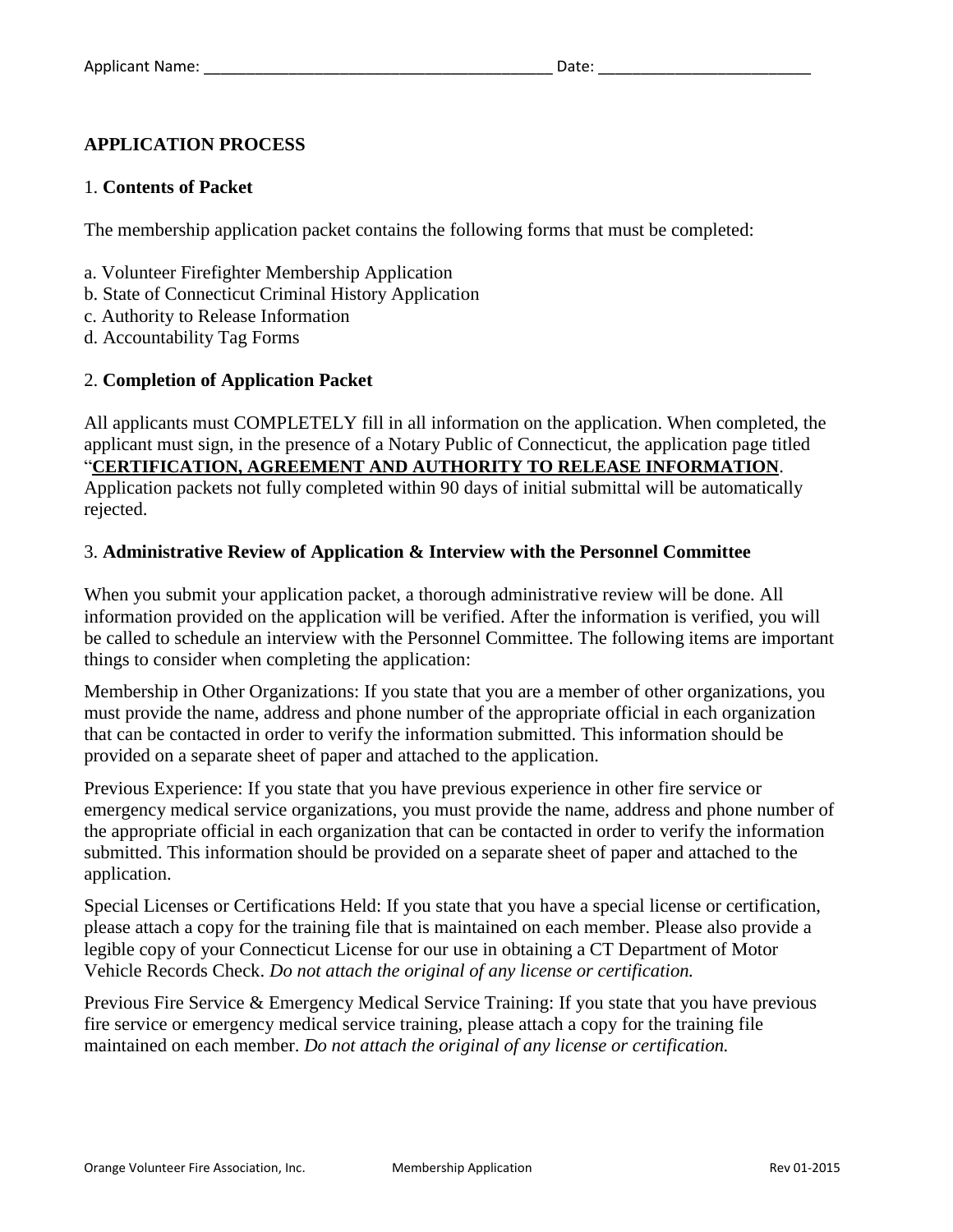## 4. **Background Check and Physical Examination**

A thorough background check and physical examination is conducted of each applicant submitting an application.

a. Background Check: A thorough background check is conducted of each applicant and a five year motor vehicle abstract is conducted through CT Department of Motor Vehicle records.

b. Physical Examination: A thorough physical examination will be conducted of each applicant by the Fire Department Physician following the submission of the application and Personnel Committee interview. It is the applicant's responsibility to have the physical examination done as soon as possible **after receiving our notification to proceed**. The Fire Department is responsible for the cost of the physical examination. The office hours of the Fire Department's physician, Yale Occupational Health Plus varies by office. Offices are located in New Haven, Hamden and Branford. Please call for an appointment at the location of your choice. The physical exam consists of a physical history that the applicant will provide to the physician and a non-invasive physical to determine the overall health of the applicant. All new applicants must submit to drug and alcohol testing in accordance with the Orange Volunteer Fire Association Drug and Alcohol Policy. The physician will complete the health screening and respirator clearance forms and forward to the Chief of the Department following the physical examination. They will also start and maintain a file on each applicant for future follow-up. No Fire Department turnout gear or pager will be issued until application process is completed in its entirety and the applicant is sworn in as a probationary member.

## 5. **Review of Application by the Personnel Committee**

When all portions of the application process are complete, the Personnel Committee will complete an in depth review. If there are any questions on the information submitted on the application or any of the information uncovered during the application process, further investigation will occur. Upon finalization of the application, review and interview process the Personnel Committee will submit, in writing, to the Executive Board of the department a recommendation in favor of or in opposition to membership for the applicant. Upon concurrence from the Executive Board, the candidate will be notified in writing if membership will not be extended at that time. Upon concurrence from the Executive Board that recommendation is in favor of membership, the applicant will be notified at that time to make an appointment with the department physicians to complete a medical clearance physical examination. The application process will be considered complete and the new member induction process will begin.

## 6. **Induction of New Members**

If the Personnel Committee recommends membership for the applicant and the Executive Board accepts such recommendation, the applicant will be promptly notified of the date of the next regular monthly meeting of the Association. It is strongly recommended that the applicant make every possible effort to attend this meeting in order to be sworn in as a probationary member.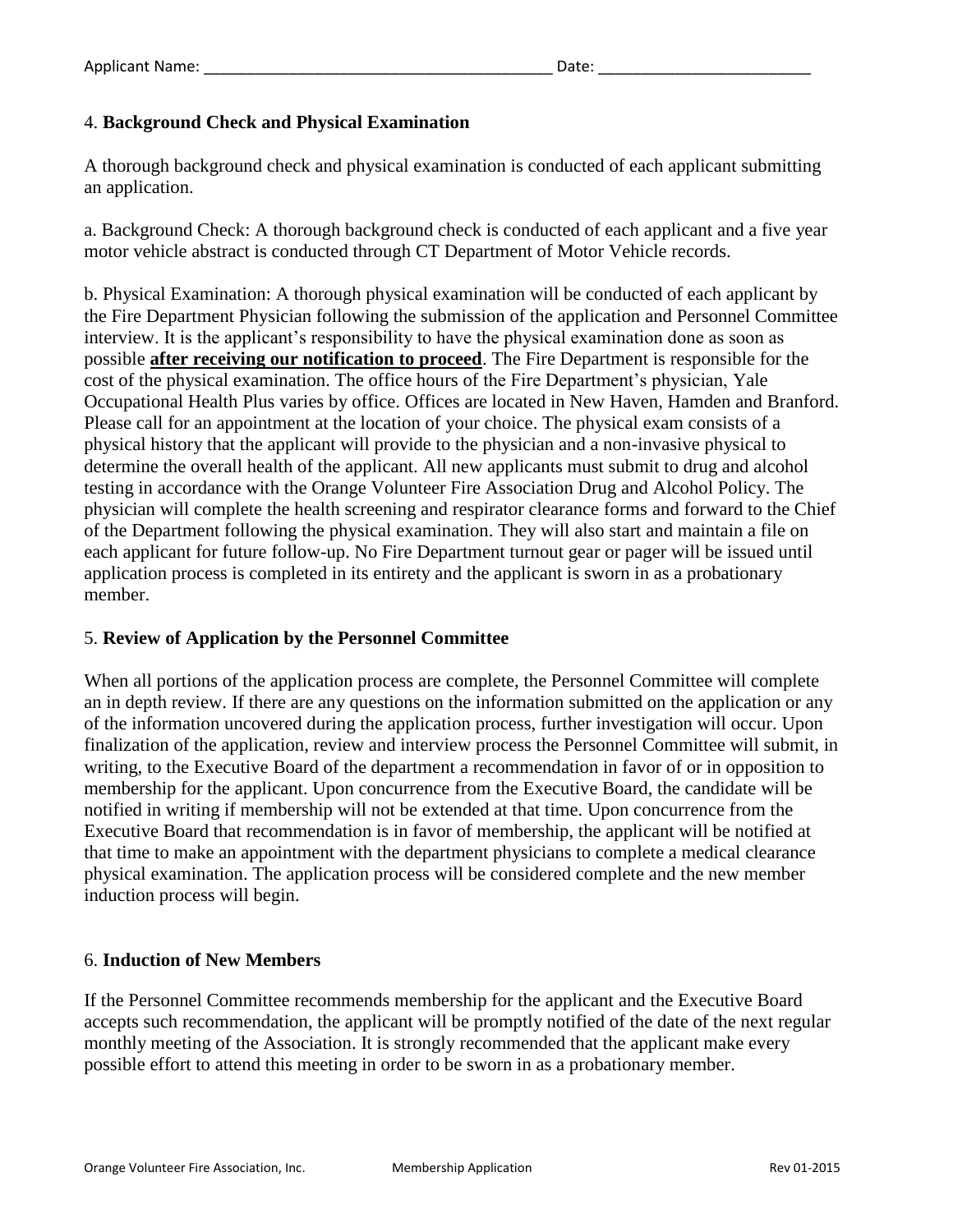# 7. **Orientation Procedure**

Each applicant will be supplied with a bound "Employee Handbook" when sworn in as a probationary member. This manual is to be reviewed and studied by the applicant in order to prepare for a Familiarization/Orientation course on the Orange Volunteer Fire Association. These courses are conducted twice per year and consist of 10 sessions that provide a comprehensive overview of the department, its policies, procedures and equipment. It is the responsibility of the applicant to attend and actively participate in these courses. Each new member is required to successfully complete written and practical skills tests at the conclusion of the Orientation program.

## 8. **Active Duty Begins**

Once the applicant is sworn in, he/she is now a new member of the Department. The new member will be notified of the equipment issuance process that must be completed in order to begin active duty. Once equipment has been issued, the new member will be closely advised by the assigned squad officer in the operating procedures that must be followed when responding to incidents or when visiting the fire station. New members are strongly encouraged to continually review the "Employee Handbook" during the first few months of membership in order to take advantage of the valuable information it contains.

### 9. **Points to Remember**

The selection of competent and responsible personnel for membership in the Fire Department is essential in our mission to provide safety, protection and service to the public. Applicants are reminded to be patient with the process in order to allow sufficient time for the review of each applicant. The Orange Volunteer Fire Association is an equal opportunity employer and will not discriminate due to age, race, sex, religion, and national origin or due to non-merit factors. Any applicant that fails to complete any portion of the application process within three (3) months of the original submission date of the application packet may be automatically rejected for membership. If the applicant is rejected for membership, he/she has the right to file a written request for reconsideration with the Personnel Committee. The Personnel Committee will present the request to the Executive Board, at which time a complete investigation will be conducted. All new members must complete a one (1) year probationary period with the Fire Department before full membership privileges will be granted. Any habitual, inappropriate conduct, violation of policies or procedures during this period may lead to immediate expulsion from the Fire Department. Call, drill and meeting attendance will be reviewed closely. To be considered "in good standing" each member is required to attend 10 % of responses, 20 drills, and 4 regular meetings per year as well as Department Fundraising events such as our Annual Summer Carnival. Participation in public education and other community events is also expected. Probationary members are required to complete and pass the CT Firefighter I certification program within one year of their probationary swear-in date. The cost of this class is reimbursed by the department upon successful completion for any member in good standing. Each Probationary member must also attend the New Member Orientation and Familiarization Program and pass written and practical skills tests outlined by the Personnel Committee. The Personnel Committee reserves the right to extend any new member's probationary period for up to 1 year based on any deficiencies noted in the candidate's performance.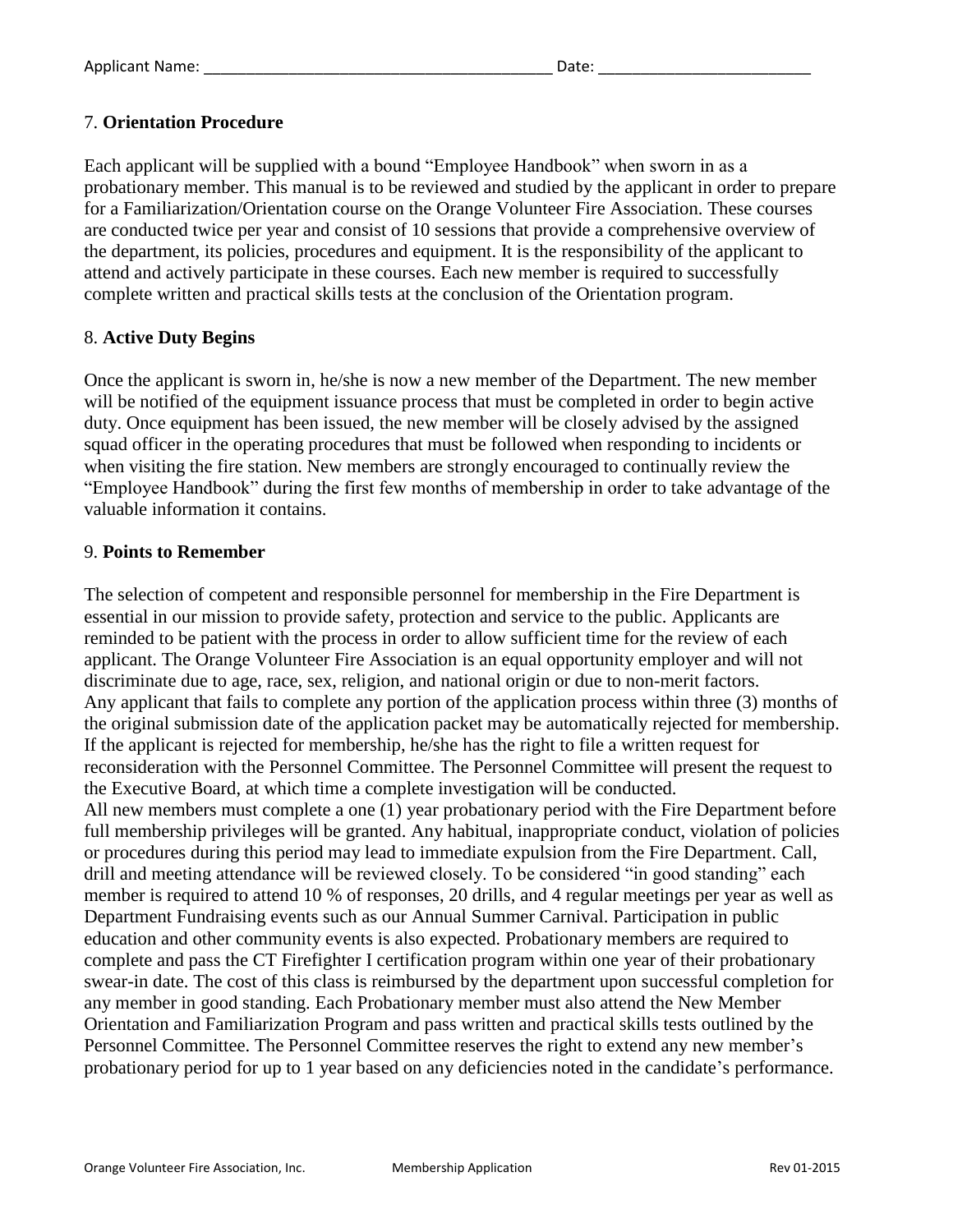

# ORANGE VOLUNTEER FIRE ASSOCIATION, INC. APPLICATION FOR ACTIVE MEMBERSHIP

# *Applicant Prerequisites:*

- Must be a resident of the Town of Orange or one of the following surrounding towns: o Derby, Milford, West Haven of Woodbridge.
- Must be at least 18 years of age.
- Must maintain a valid Connecticut Drivers License.
- Must possess a High School Diploma or Equivalent.
- Must successfully pass a State of Connecticut Criminal History check.
- Upon acceptance, must complete and pass CT Firefighter I certification class (reimbursement by department upon successful completion.)
- Must be able to attend min. 10% of responses. (400 500 avg. total per year.)
- Must be able to attend minimum of 20 drills and 4 regular meetings per year.
- Must participate in Department Fundraisers (Annual Summer Carnival)

# *Instructions to Applicant:*

Forward Completed State of Connecticut Criminal History application to:

Department of Public Safety Bureau of Identification 1111 Country Club Road Middletown, CT 06547-9294

- Fully complete Orange Fire Department application.
- **Sign in the presence of a Notary Public of the State of CT** the application.
- Supply a photocopy of your valid Connecticut Drivers License.
- Return completed application with a \$25.00 Application Fee to:

Orange Volunteer Fire Department Personnel Committee Chairman P.O. Box 878 Orange, CT 06477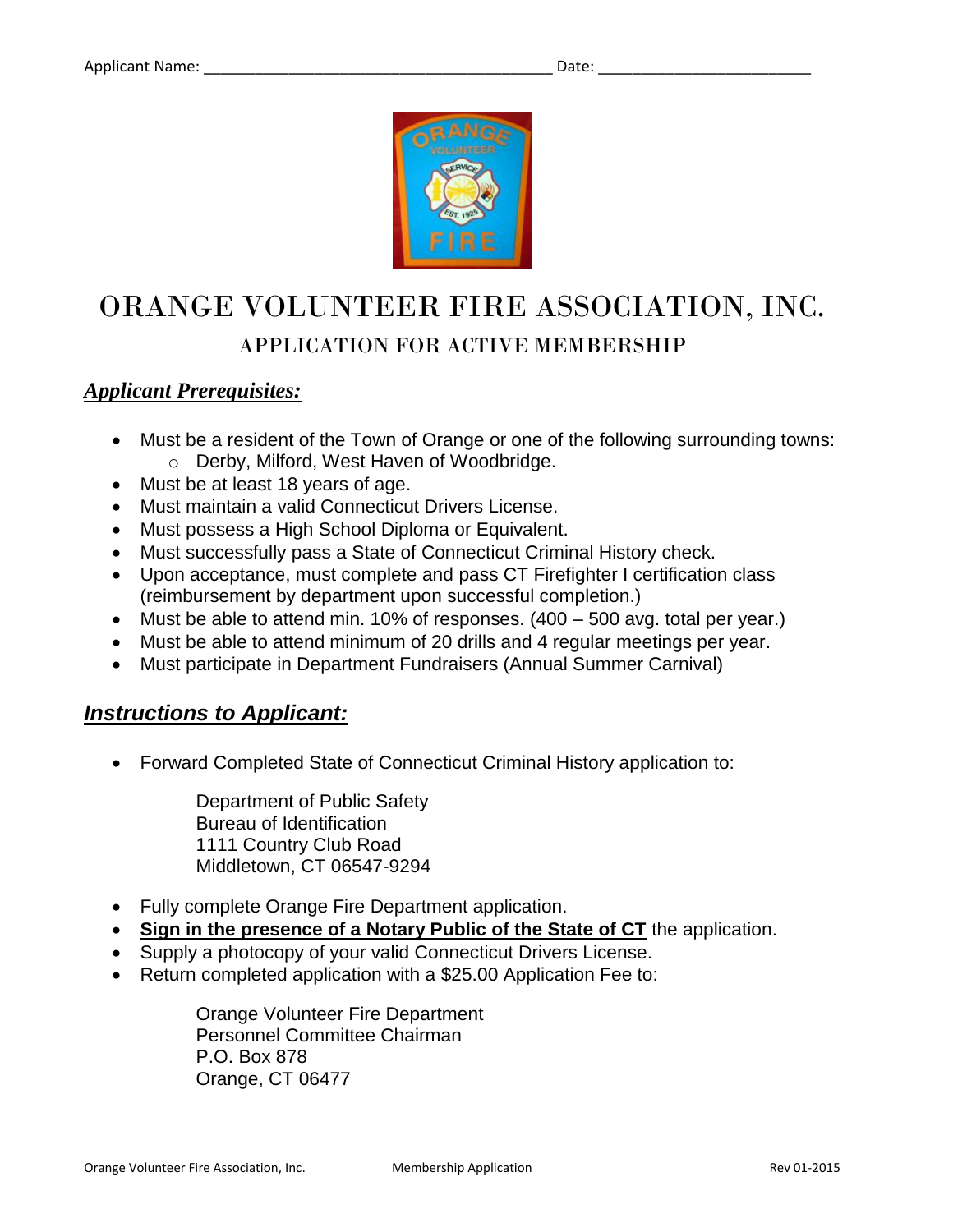# ORANGE VOLUNTEER FIRE ASSOCIATION, INC.

# APPLICATION FOR ACTIVE MEMBERSHIP

| Please print clearly and legibly. | Date of Application: _________ |  |  |  |
|-----------------------------------|--------------------------------|--|--|--|
| PERSONAL INFORMATION              |                                |  |  |  |
|                                   |                                |  |  |  |
|                                   |                                |  |  |  |
|                                   |                                |  |  |  |
|                                   |                                |  |  |  |
|                                   |                                |  |  |  |
|                                   |                                |  |  |  |
|                                   |                                |  |  |  |
|                                   |                                |  |  |  |
|                                   |                                |  |  |  |
|                                   |                                |  |  |  |
|                                   |                                |  |  |  |
|                                   |                                |  |  |  |
| <b>EMERGENCY CONTACT</b>          |                                |  |  |  |
|                                   |                                |  |  |  |
|                                   |                                |  |  |  |
|                                   |                                |  |  |  |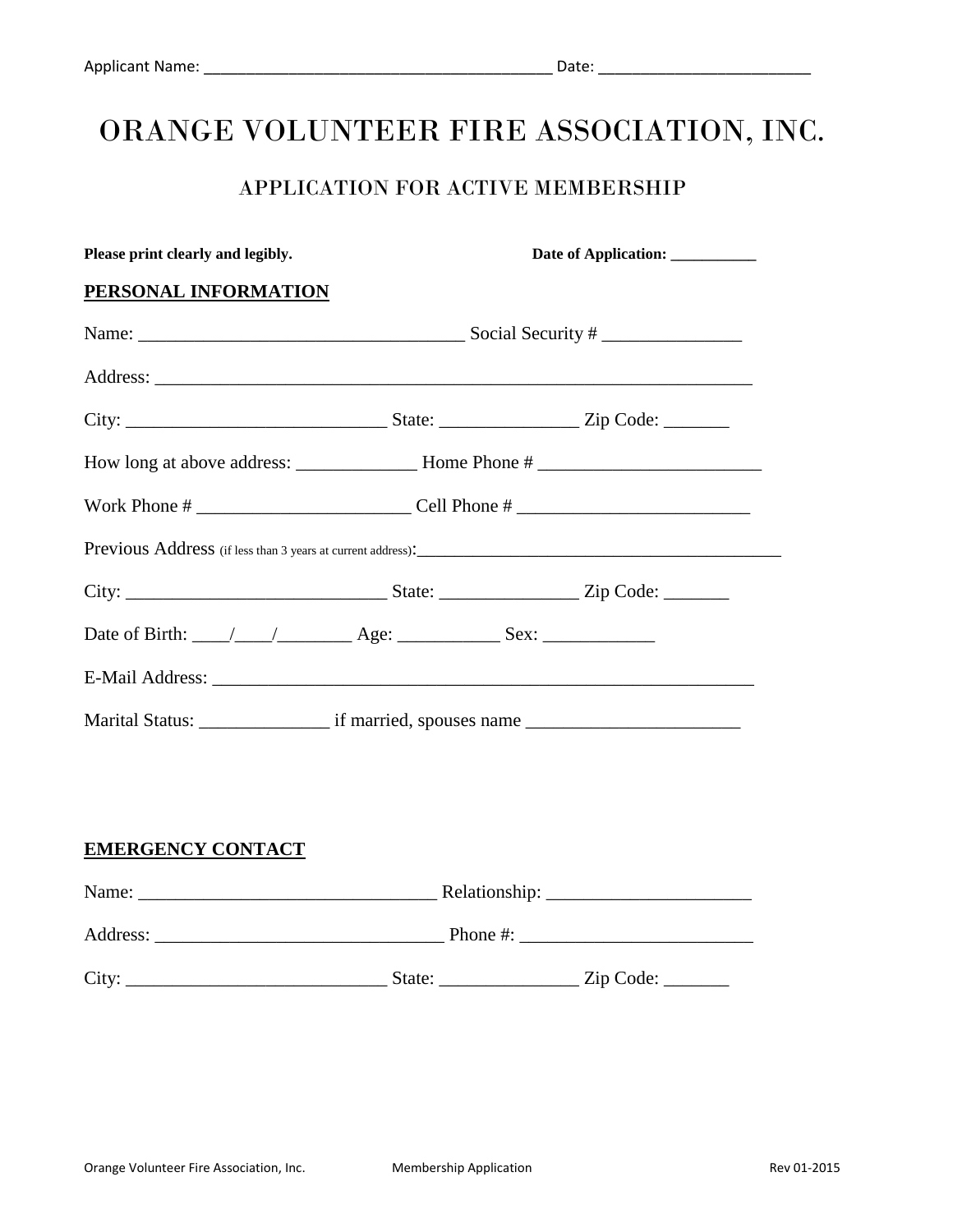# **EMPLOYMENT INFORMATION**

| City:       | State: <u>Zip Code:</u> |
|-------------|-------------------------|
| Occupation: | Phone $\#$ :            |

Will your present employer allow you to respond to daytime calls? Yes \_\_\_\_ No \_\_\_

| <b>Past Employer</b> | <b>Job Title</b> | Dates of          | <b>Supervisor's Name</b> | <b>Reasons for</b> |
|----------------------|------------------|-------------------|--------------------------|--------------------|
| Name & Address       |                  | <b>Employment</b> | & Phone Number           | Leaving            |
|                      |                  |                   |                          |                    |
|                      |                  |                   |                          |                    |
|                      |                  |                   |                          |                    |
|                      |                  |                   |                          |                    |
|                      |                  |                   |                          |                    |
|                      |                  |                   |                          |                    |
|                      |                  |                   |                          |                    |
|                      |                  |                   |                          |                    |

# **MILITARY**

Were you ever in the military? Yes \_\_\_\_\_\_\_\_\_\_\_ No \_\_\_\_\_\_\_\_\_\_\_\_

Branch: \_\_\_\_\_\_\_\_\_\_\_\_ Grade: \_\_\_\_\_\_\_\_\_\_\_\_\_ Job: \_\_\_\_\_\_\_\_\_\_\_\_\_\_\_\_\_\_\_\_

If discharged, what was the nature? \_\_\_\_\_\_\_\_\_\_\_\_\_\_\_\_\_\_\_\_\_\_\_\_\_\_\_\_\_\_\_\_\_\_\_\_\_\_\_\_\_\_\_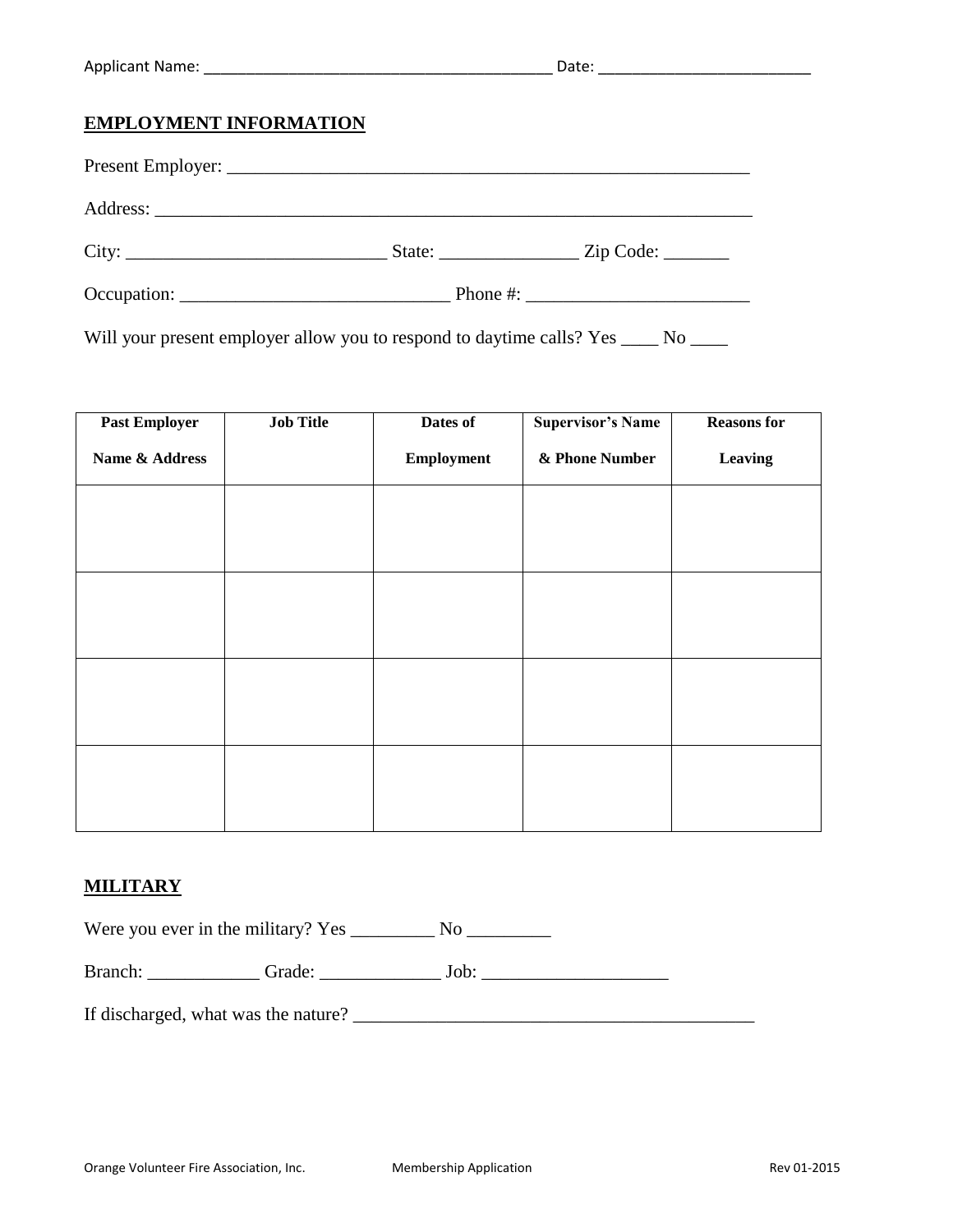# **EDUCATION**

| <b>Institution Name &amp;</b> | <b>Dates Attended</b> | <b>Field of Study</b> | <b>Graduation Date</b> | <b>Degree Awarded</b> |
|-------------------------------|-----------------------|-----------------------|------------------------|-----------------------|
| <b>Location</b>               |                       |                       |                        |                       |
| <b>High School</b>            |                       |                       |                        |                       |
| College/Trade School          |                       |                       |                        |                       |
|                               |                       |                       |                        |                       |

# **MEDICAL**

Your family doctor: \_\_\_\_\_\_\_\_\_\_\_\_\_\_\_\_\_\_\_\_\_\_\_\_\_\_\_\_\_\_\_\_\_\_\_\_\_\_\_\_\_\_\_\_\_\_\_\_\_\_\_\_\_\_\_

Doctor's address & Phone #: \_\_\_\_\_\_\_\_\_\_\_\_\_\_\_\_\_\_\_\_\_\_\_\_\_\_\_\_\_\_\_\_\_\_\_\_\_\_\_\_\_\_\_\_\_\_\_\_

Have you had a Hepatitis B vaccination within 10 years? \_\_\_\_\_ Date: \_\_\_\_\_\_\_\_\_\_\_\_

Blood Type:

Have you ever been refused employment for health reason? Yes \_\_\_\_\_\_\_\_ No \_\_\_\_\_\_\_\_

Have you ever been disqualified for duty in the armed forces? Yes \_\_\_\_\_\_\_\_ No \_\_\_\_\_\_\_

*The essential job functions of a volunteer firefighter in the Orange Volunteer Fire Department include, but are not limited to the following: climbing, lifting heavy objects, dragging, pulling, wearing heavy protective and respiratory equipment, carrying and operating heavy rescue tools, working for prolonged periods in potentially hazardous and enclosed environments, working in darkness or environments of temperature extremes, elevated levels of stress, and at elevated heights.* 

*Are you able to successfully complete these essential functions with or without reasonable accommodations: Yes\_\_\_\_\_\_\_\_\_\_\_ No \_\_\_\_\_\_\_\_\_\_ Please initial: \_\_\_\_\_\_\_\_\_\_\_*

*\_\_\_\_\_\_\_\_\_\_\_\_\_\_\_\_\_\_\_\_\_\_\_\_\_\_\_\_\_\_\_\_\_\_\_\_\_\_\_\_\_\_\_\_\_\_\_\_\_\_\_\_\_\_\_\_\_\_\_\_\_\_\_\_\_\_\_\_\_\_\_\_\_\_\_\_\_\_\_\_\_\_\_\_ \_\_\_\_\_\_\_\_\_\_\_\_\_\_\_\_\_\_\_\_\_\_\_\_\_\_\_\_\_\_\_\_\_\_\_\_\_\_\_\_\_\_\_\_\_\_\_\_\_\_\_\_\_\_\_\_\_\_\_\_\_\_\_\_\_\_\_\_\_\_\_\_\_\_\_\_\_\_\_\_\_\_\_\_ \_\_\_\_\_\_\_\_\_\_\_\_\_\_\_\_\_\_\_\_\_\_\_\_\_\_\_\_\_\_\_\_\_\_\_\_\_\_\_\_\_\_\_\_\_\_\_\_\_\_\_\_\_\_\_\_\_\_\_\_\_\_\_\_\_\_\_\_\_\_\_\_\_\_\_\_\_\_\_\_\_\_\_\_*

*\_\_\_\_\_\_\_\_\_\_\_\_\_\_\_\_\_\_\_\_\_\_\_\_\_\_\_\_\_\_\_\_\_\_\_\_\_\_\_\_\_\_\_\_\_\_\_\_\_\_\_\_\_\_\_\_\_\_\_\_\_\_\_\_\_\_\_\_\_\_\_\_*

*If reasonable accommodations is required, please provide full details:*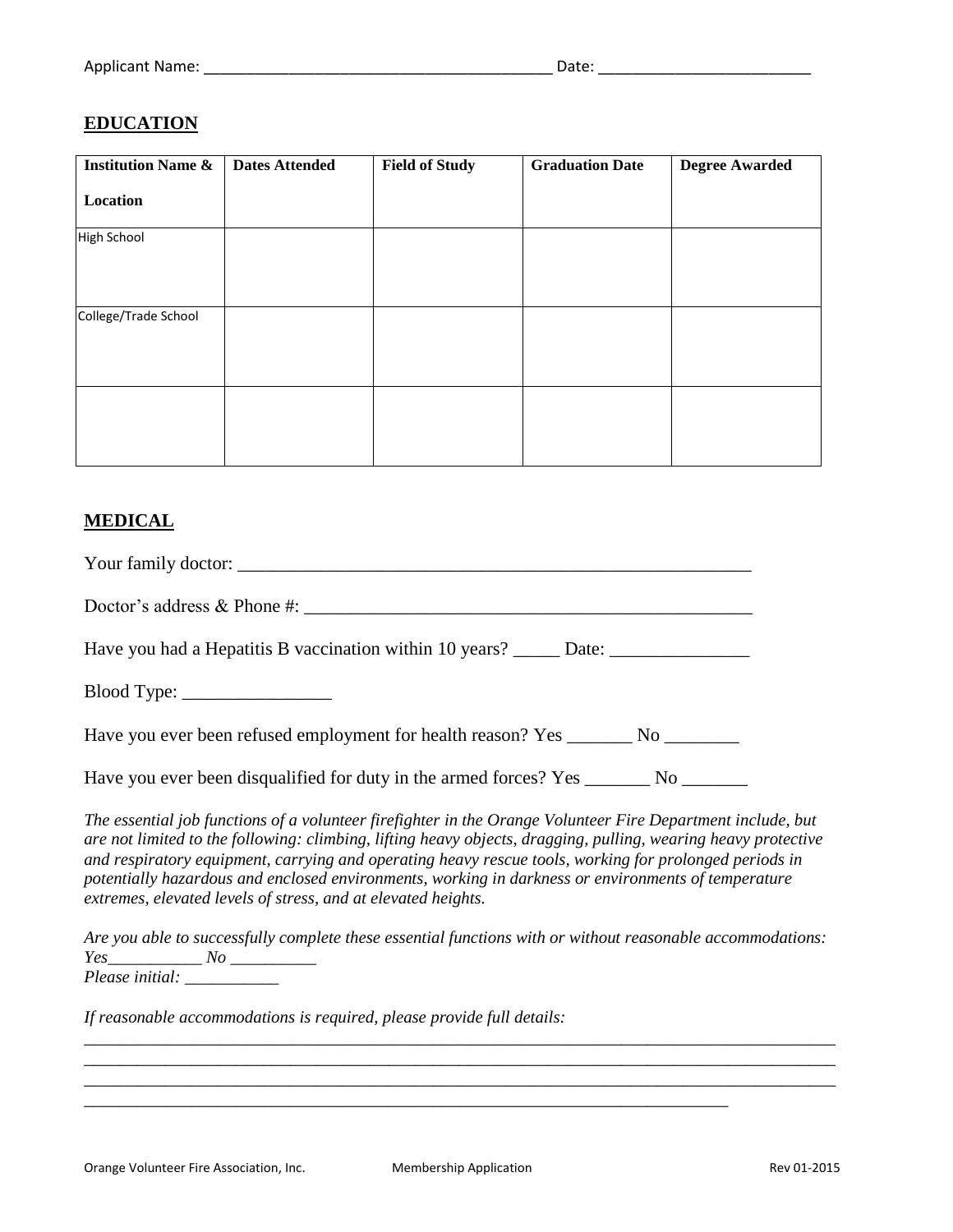### **PRIOR EXPERIENCE**

Are you currently a member of another fire company, ambulance, or rescue squad:

Yes \_\_\_\_\_\_\_\_ No \_\_\_\_\_\_\_\_\_\_ if yes, please complete the following:

Company Name: \_\_\_\_\_\_\_\_\_\_\_\_\_\_\_\_\_\_\_\_\_\_\_\_\_\_\_\_\_\_\_\_\_\_\_\_\_\_\_\_\_\_\_\_\_\_\_\_\_\_\_\_\_\_\_\_\_

Address: \_\_\_\_\_\_\_\_\_\_\_\_\_\_\_\_\_\_\_\_\_\_\_\_\_\_\_\_\_\_\_\_\_\_\_\_\_\_\_\_\_\_\_\_\_\_\_\_\_\_\_\_\_\_\_\_\_\_\_\_\_\_\_\_

 $Position(s)$  Held:

Contact Name & Phone #: \_\_\_\_\_\_\_\_\_\_\_\_\_\_\_\_\_\_\_\_\_\_\_\_\_\_\_\_\_\_\_\_\_\_\_\_\_\_\_\_\_\_\_\_\_\_\_\_\_\_

Are you presently applying to or have you ever applied for membership with any other fire

department, ambulance or rescue squad, either paid or volunteer? YES \_\_\_\_\_\_\_ No \_\_\_\_\_\_\_

### **If you answered YES, please complete the following**:

(If you were a member of the Orange Volunteer Fire Department in the past, please include that here.)

| Name of Department &<br>Location | Type of<br><b>Membership / Any</b><br><b>Positions Held</b> | Date of<br><b>Admission</b> | <b>Years of</b><br><b>Service</b> | Supervisor or<br><b>Contact Name &amp;</b><br><b>Phone Number</b> |
|----------------------------------|-------------------------------------------------------------|-----------------------------|-----------------------------------|-------------------------------------------------------------------|
|                                  |                                                             |                             |                                   |                                                                   |
|                                  |                                                             |                             |                                   |                                                                   |
|                                  |                                                             |                             |                                   |                                                                   |
|                                  |                                                             |                             |                                   |                                                                   |
|                                  |                                                             |                             |                                   |                                                                   |

List below the fire, rescue, emergency, hazardous materials certifications, courses, and seminars completed. Please use additional sheets if necessary. Please also attach copies of all certificates received for classes completed. **Please do not submit originals.**

| <b>Name of Class</b> | <b>Name of Training Facility</b><br>& Location | <b>Date Class Completed</b> |
|----------------------|------------------------------------------------|-----------------------------|
|                      |                                                |                             |
|                      |                                                |                             |
|                      |                                                |                             |
|                      |                                                |                             |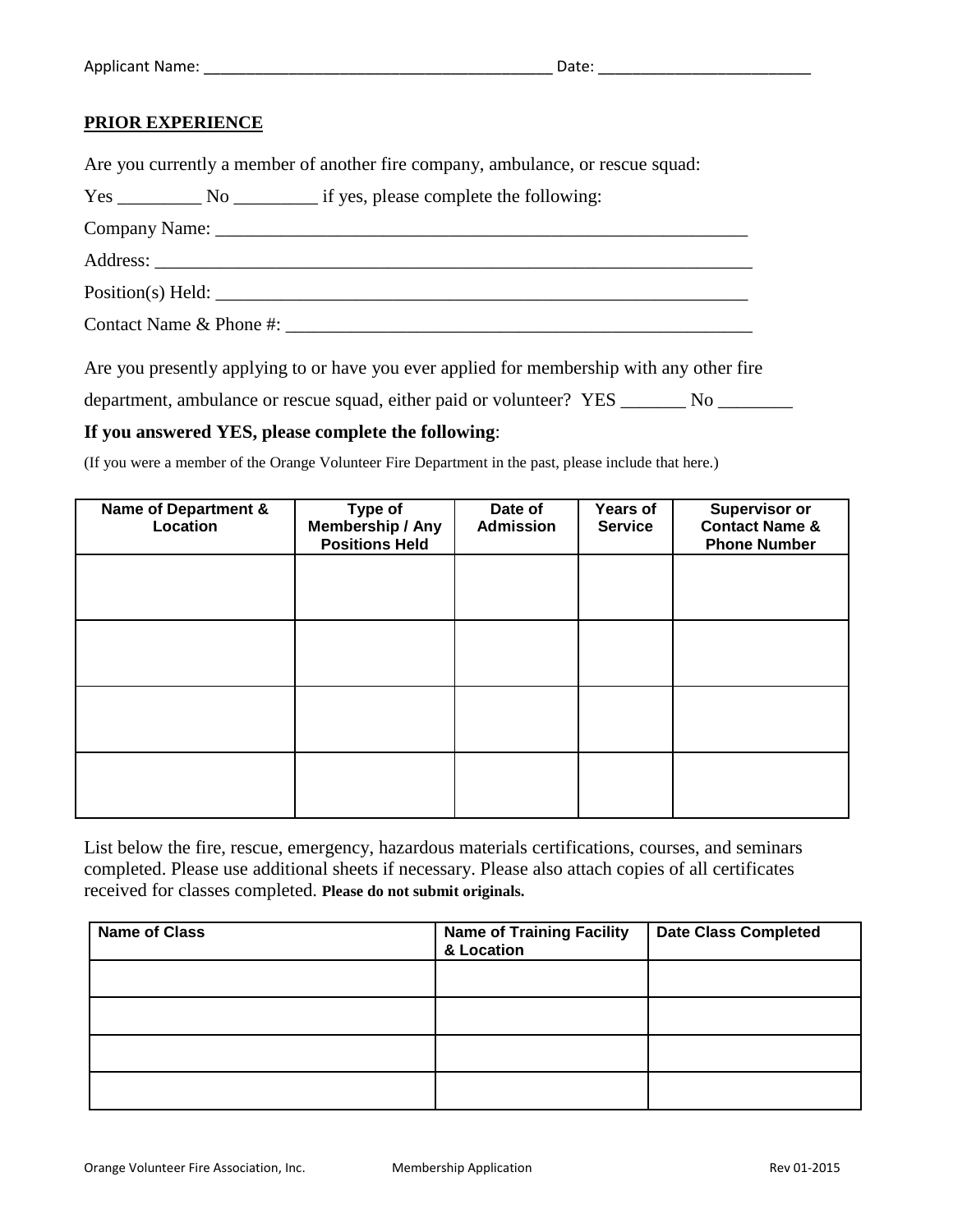## **REFERENCES**

Please list (3) references who have known you well over the last (3) years. (Be sure to include complete contact information. Do NOT include former employers or relatives.)

## **AFFILIATIONS:**

List below, any clubs, societies or organizations of which you are currently a member.

(Completion of this section is voluntary.)

| Name of Club, Society or Organization | Location | <b>Years of Service</b> |
|---------------------------------------|----------|-------------------------|
|                                       |          |                         |
|                                       |          |                         |
|                                       |          |                         |
|                                       |          |                         |
|                                       |          |                         |
|                                       |          |                         |
|                                       |          |                         |
|                                       |          |                         |
|                                       |          |                         |
|                                       |          |                         |
|                                       |          |                         |
|                                       |          |                         |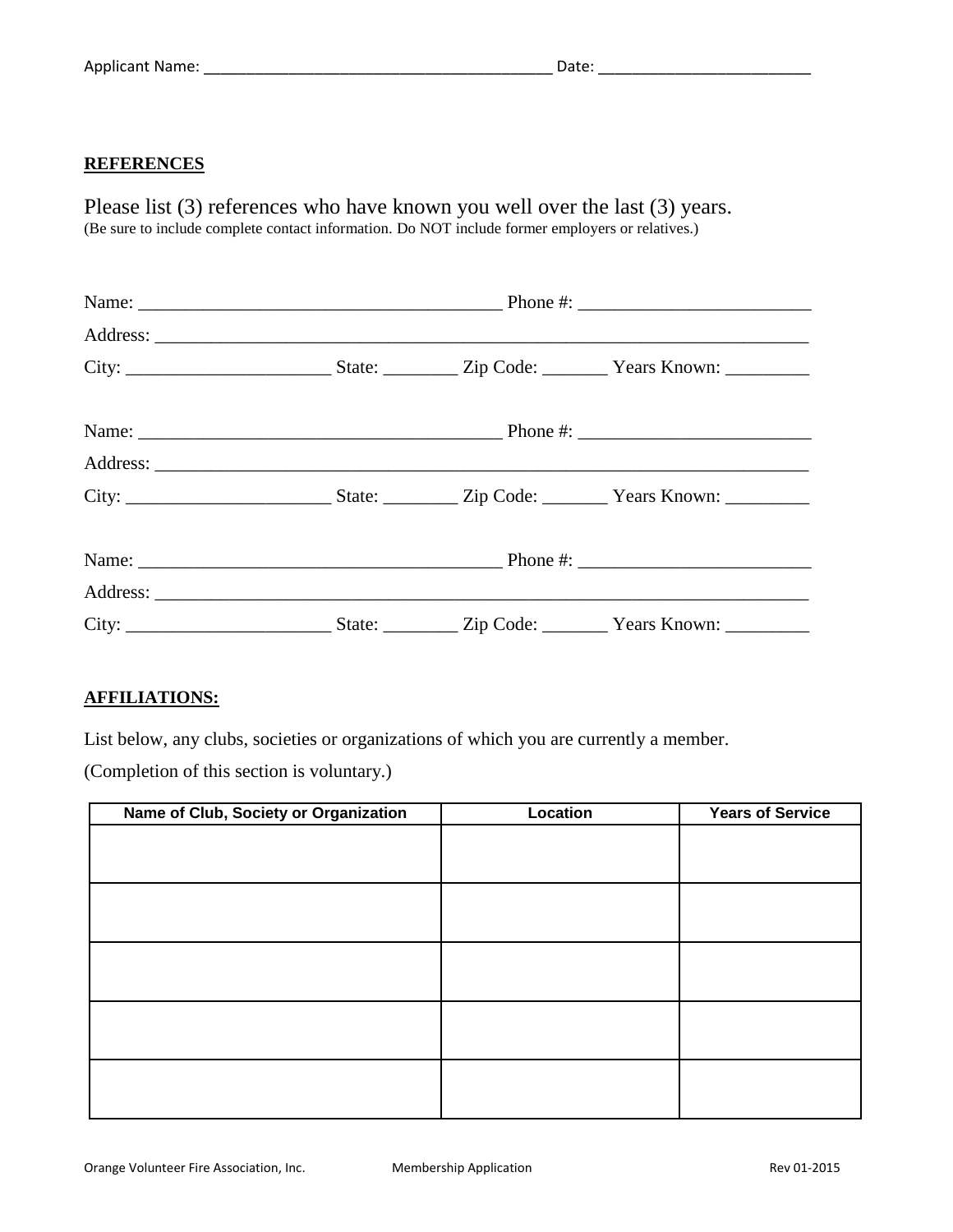| <b>APPLICANT DATA:</b>                                                                                                                                                                                                                                                     |
|----------------------------------------------------------------------------------------------------------------------------------------------------------------------------------------------------------------------------------------------------------------------------|
| 1. Have you ever been convicted of, pleaded guilty or "no contest" to a crime?                                                                                                                                                                                             |
|                                                                                                                                                                                                                                                                            |
| If YES, please explain: $\frac{1}{2}$ explaint $\frac{1}{2}$ explaint $\frac{1}{2}$ explaint $\frac{1}{2}$ explaint $\frac{1}{2}$ explaint $\frac{1}{2}$ explaint $\frac{1}{2}$ explaint $\frac{1}{2}$ explaint $\frac{1}{2}$ explaint $\frac{1}{2}$ explaint $\frac{1}{2$ |
|                                                                                                                                                                                                                                                                            |
| 2. Are you currently using, that is ingesting, injecting, sniffing, absorbing or otherwise causing                                                                                                                                                                         |
| to enter your body, any non-prescribed drugs or substances, including hallucinogenic drugs,                                                                                                                                                                                |
| stimulants, depressants, narcotic drugs, other types of drugs or alcohol in excess? ("Currently                                                                                                                                                                            |
| using" means use that has occurred recently enough to indicate that the individual is engaged in such                                                                                                                                                                      |
|                                                                                                                                                                                                                                                                            |
| If YES, please answer the following questions:                                                                                                                                                                                                                             |
| When was the last time you used a drug or substance?                                                                                                                                                                                                                       |
| <u> 1989 - Johann John Stone, Amerikaansk politiker (* 1989)</u><br>Which drug or substance did you use?                                                                                                                                                                   |
| 3. Do you hold a valid Connecticut Motor vehicle Operator's License? (Please attach a copy of                                                                                                                                                                              |
|                                                                                                                                                                                                                                                                            |
|                                                                                                                                                                                                                                                                            |
|                                                                                                                                                                                                                                                                            |
| Please list any summons (infractions) received for motor vehicle operations: _______________________                                                                                                                                                                       |

\_\_\_\_\_\_\_\_\_\_\_\_\_\_\_\_\_\_\_\_\_\_\_\_\_\_\_\_\_\_\_\_\_\_\_\_\_\_\_\_\_\_\_\_\_\_\_\_\_\_\_\_\_\_\_\_\_\_\_\_\_\_\_\_\_\_\_\_\_\_\_\_\_\_\_\_\_\_\_\_\_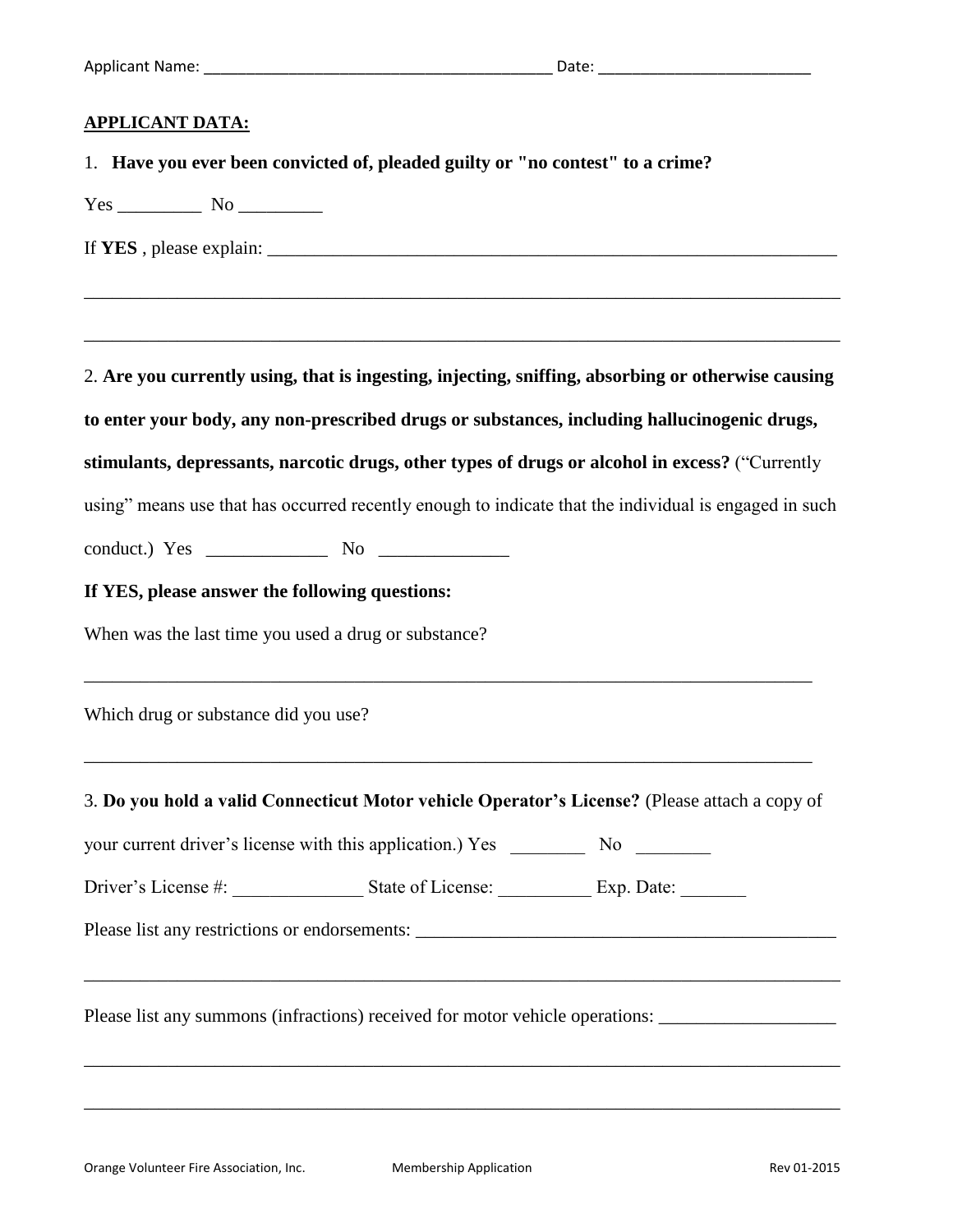### **CERTIFICATION, AGREEMENT AND AUTHORITY TO RELEASE INFORMATION**

| Applicant's Name: |       |      |                             |  |
|-------------------|-------|------|-----------------------------|--|
|                   | First | Last | МI                          |  |
|                   |       |      |                             |  |
|                   |       |      |                             |  |
| City:             |       |      | State: $\angle Zip: \angle$ |  |

I certify that the facts contained in this Application are true and correct to the best of my knowledge. I fully understand that any false statement will be considered as justifying grounds for denial of membership or subsequent dismissal.

I hereby authorize any criminal justice officer, or other authorized representative of the Orange Volunteer Fire Association, Inc. bearing this release, to obtain any and all information available from my past and present employers, credit references, criminal records, and medical records. I request that the custodian of records, in each case, permit my records to be examined, copied, or otherwise reviewed. I hereby release and hold harmless any such authority, including its employees or related personnel, both individually and collectively, from any and all liability from damages of whatever kind which may at anytime result to me, my heirs, family, or associates because of compliance with this authorization and request to release information.

I understand that nothing stated by the Orange Volunteer fire Association, Inc. in writing or orally, during the application and interview process is to be construed as creating a contract between the applicant and the Orange Volunteer Fire Association, Inc. I fully understand that if accepted, my membership is governed by the By Laws, and Standard Operating Procedures of the Orange Volunteer Fire Association, Inc. All Information obtained will be held in strictest confidence.

| Applicant's Signature:                     | Date: |
|--------------------------------------------|-------|
| Subscribed and sworn before me this day of |       |

\_\_\_\_\_\_\_\_\_\_\_\_\_\_\_\_\_\_\_\_\_\_\_\_\_\_\_\_\_\_\_\_\_\_\_\_\_\_\_\_\_\_\_ Notary Public (Seal Requested)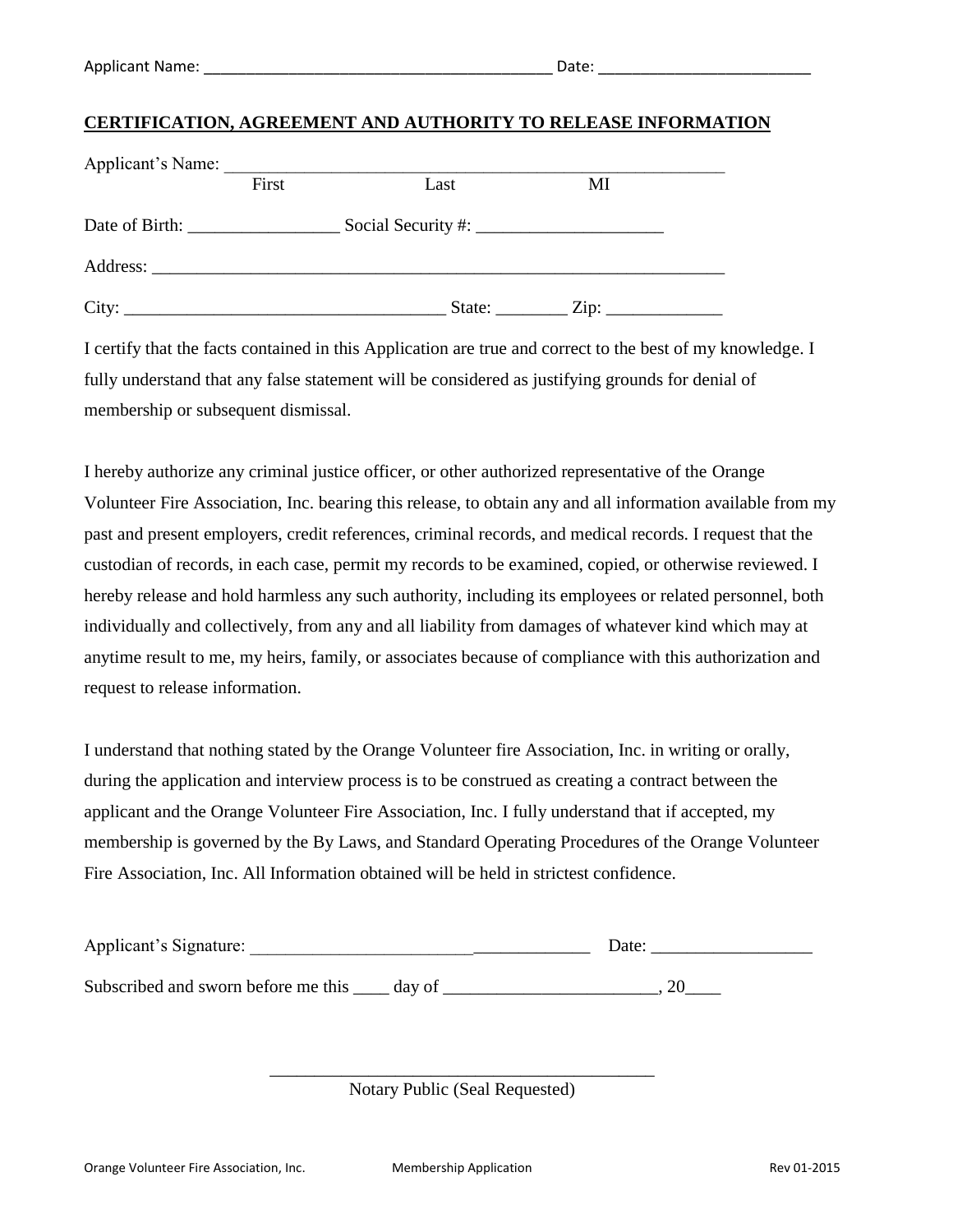

# **PRIOR TO SUBMITTING THIS APPLICATION PACKET**

# **DID YOU REMEMBER TO:**

Forward Completed State of Connecticut Criminal History application to:

Department of Public Safety Bureau of Identification 1111 Country Club Road Middletown, CT 06547-9294

- **Fully complete** Orange Fire Department application.
- **Sign and have notarized** the application where noted.
- Supply a photocopy of your valid Connecticut Drivers License.
- Return **completed** application with a \$25.00 Application Fee.